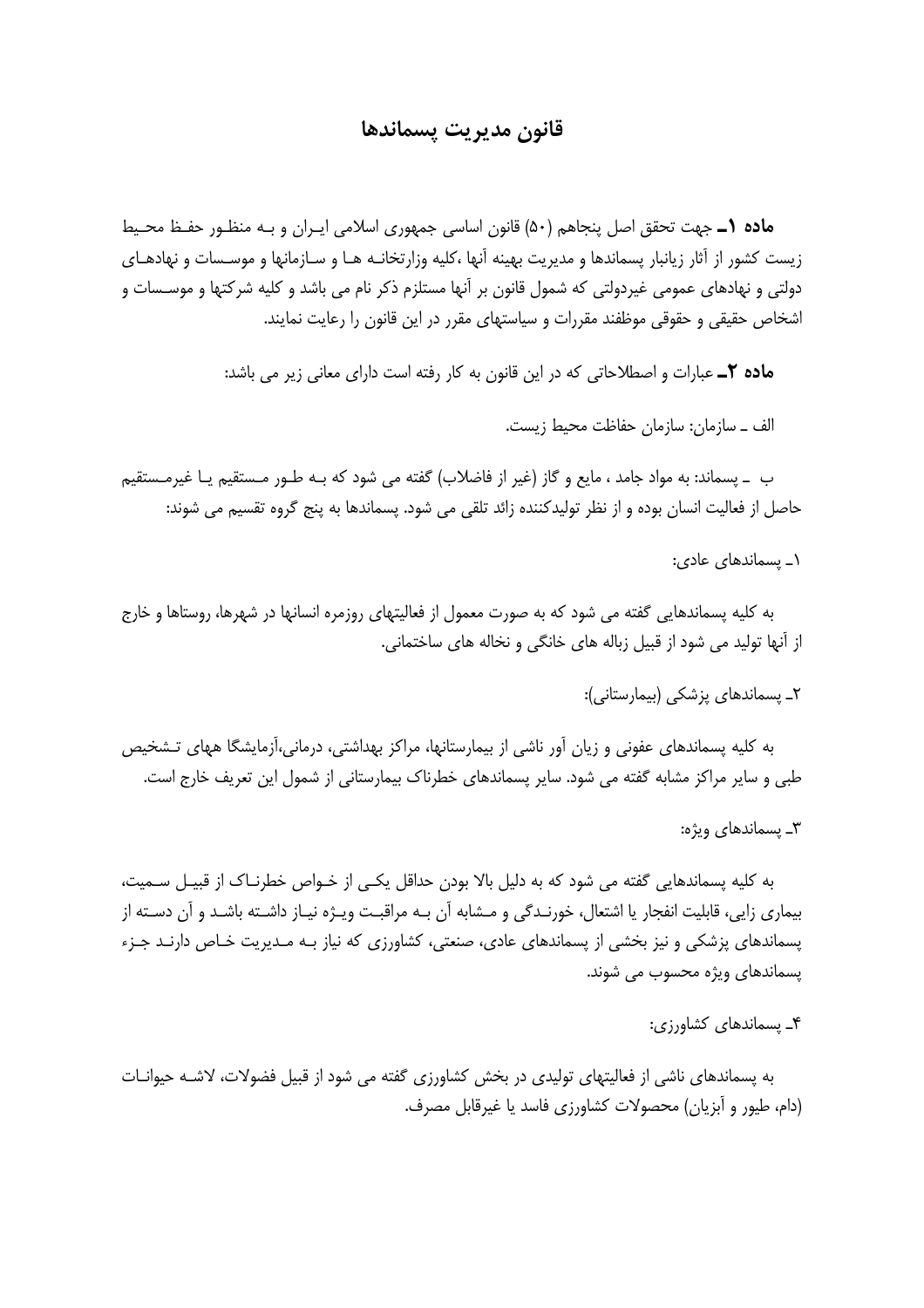۵ ـ يسماندهای صنعتی:

به کلیه پسماندهای ناشـی از فعالیتهـای صـنعتی و معـدنی و پـسماندهای پالایـشگاهی صـنایع گـاز، نفـت و پتروشیمی و نیروگاهی و امثال آن گفته می شود از قبیل براده ها، سرریزها و لجن های صنعتی.

ج \_ مديريت اجرايي پسماند: شخصيت حقيقي يا حقوقي است كه مسوول برنامه ريزي، سـاماندهي، مراقبـت و عملیات اجرایی مربوط به تولید، جمع اوری، ذخیره سازی، جداسازی، حمل و نقل، بازیافت، پردازش و دفع پسماندها و همچنین آموزش و اطلاع رسانی در این زمینه می باشد.

١\_ دفع: كليه روشهاى ازبين بردن يا كاهش خطرات ناشى از پسماندها از قبيل بازيافت، دفن بهداشتى، زبالـه سوزی.

۲ \_ پردازش: کلیه فرایندهای مکانیکی، شیمیایی، بیولوژیکی که منجر به تسهیل در عملیات دفع گردد.

د \_منظـور از آلــودگی همــان تعریــف مقــرر در مــاده (۹) قــانون حفاظــت و بهــسازی محــیط زیــست – مصوب١٣٥٣/٣/٢٨ \_ است.

تبصره ( \_ یسماندهای یزشکی و نیز بخشی از پسماندهای عادی، صنعتی وکشاورزی که نیـاز بـه مـدیریت خاص دارند جزو پسماندهای ویژه محسوب می شوند.

تبصره ٢ ـ فهرست يسماندهاى ويژه از طرف سازمان، با همكارى دستگاههاى ذى ربط تعيين و به تصويب شورای عالی حفاظت محیط زیست خواهدرسید.

**تبصره ٣ ــ** پسماندهای ویژه پرتوزا تابع قوانین و مقررات مربوط به خود می باشند.

**تبصره £ــ** لجن هاي حاصل از تـصفيه فاضـلابهاي شــهري و تخليـه چاههـاي جـذبي فاضـلاب خـانگي درصورتی که خشک یا کم رطوبت باشند، در دسته پسماندهای عادی قرارخواهندگرفت.

**ماده ٣ــ** موسسه استاندارد و تحقیقات صنعتی ایران موظف است با همکاری وزارت بهداشت، درمان و اَموزش یزشکی و سایر دستگاههای حسب مورد، استاندارد کیفیت و بهداشت محصولات و مواد بازیـافتی و اسـتفاده هـای مجاز آنها ً را تهيه نمايد.

**ماده £ــ** دستگاههای اجرایی ذی ربط موظفند جهت بازیافت و دفع پسماندها تدابیر لازم را به ترتیبی که در آيين نامه هاي اجرايي اين قانون مشخص خواهدشد، اتخاذ نمايند. آيين نامه اجرايي مذكور مي بايستي دربرگيرنــده موارد زیر نیز باشد:

١ \_ مقررات تنظيم شده موجب گردد تا توليد و مصرف، يسماند كمترى ايجادنمايد.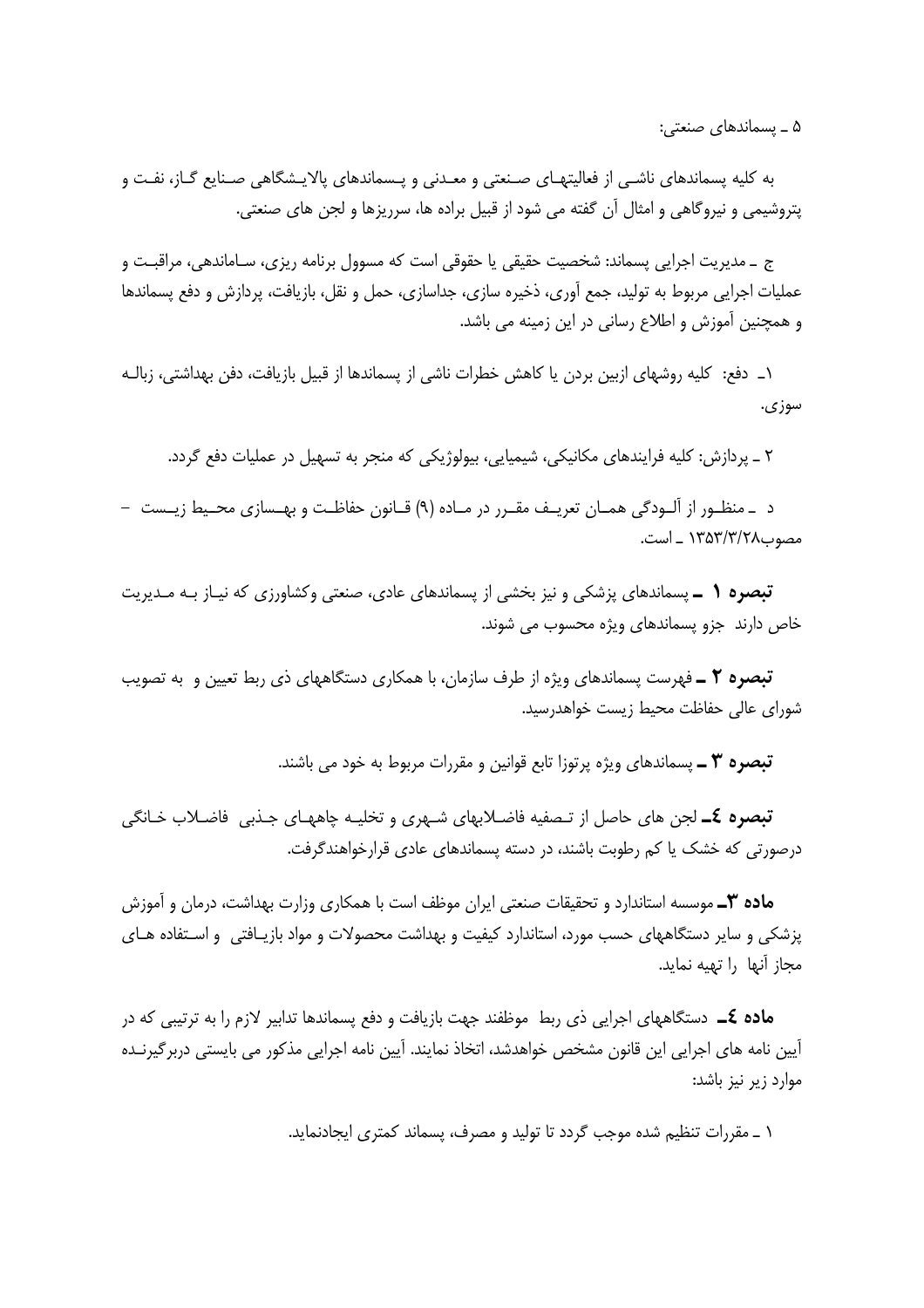۲ \_ تسهیلات لازم برای تولید و مصرف کالاهایی که بازیافت آنها سهل تر است، فراهم شود و تولید و واردات محصولاتی که دفع و بازیافت پسماند آنها مشکل تر است، محدود شود.

۳ـ تدابیری اتخاذشود که استفاده از مواد اولیه بازیافتی در تولید گسترش پابد.

۴\_ مسوولیت تامین و پرداخت بخشی از هزینه های بازیافت برعهده تولیدکنندگان محصولات قرارگیرد.

**ماده ٥ ــ** مديريت هاي اجرايي يسماندها موظفند براساس معيارها و ضوابط وزارت بهداشت، درمان و آموزش پزشکی ترتیبی اتخاذ نمایند تا سلامت، بهداشت و ایمنی عوامل اجرایی تحت نظارت آنها تامین و تضمین شود.

**ماده ٦ــ** سازمان صدا و سیمای جمهوری اسلامی ایران و سایر رسانه هایی که نقش اطلاع رسـانی دارنـد و همچنین دستگاههای آموزشی و فرهنگی موظفند جهت اطلاع رسانی و آموزش، جداسازی صـحیح، جمـع آوری و بازیافت پسماندها اقدام و با سازمانها و مسوولین مربوط همکاری نمایند.

**تبصره ــ** وزارتخانه های جهادکشاورزی، صنایع و معادن، کشور و بهداشت، درمان و آموزش پزشکی به منظور کاهش پسماندهای کشاورزی، موظفند نسبت به اطلاع رسانی و آموزش روستائیان و تولیدکنندگان اقدام لازم را به عمل أورند.

م**اده ۷ ــ** مديريت اجرايي كليه يسماندها غير از صنعتي و ويژه در شهرها و روسـتاها وحـريم آنهـا بــه عهـده شهرداری ها و دهیاری ها و در خارج از حوزه و وظایف شهرداری ها و دهیاری ها به عهده بخشداری ها می باشد. مدیریت اجرایی پسماندهای صنعتی و ویژه به عهده تولیدکننده خواهدبود. در صورت تبدیل آن به پسماند عادی بـه عهده شهرداریها، دهیاریها و بخشداریها خواهدبود.

**تبصره ــ** مدیریت های اجرایی می توانند تمام یا بخشی از عملیات مربوط به جمـع آوری، جداسـازی و دفـع يسماندها را به اشخاص حقيقى و حقوقى واگذارنمايند.

م**اده ۸ ــ** مدیریت اجرایی می تواند هزینه های مدیریت پسماند را از تولیدکننده پسماند با تعرفه ای که طبق دستورالعمل وزارت كشور توسط شوراهاي اسلامي برحسب نوع يسماند تعيين مي شود، دريافت نموده و فقط صرف هزینه های مدیریت پسماند نماید.

**ماده ۹ــ** وزارت کشور با هماهنگی سازمان موظف است برنامه ریزی و تدابیر لازم برای جداسازی پسماندهای عادی را به عمل اورده و برنامه زمان بندی ان را تدوین نماید.مدیریت های اجرایی مندرج در ماده (۷) این قانون موظفند در چارچوب برنامه فوق و در مهلتی که در آیـین نامـه اجرایـی ایـن قــانون پـیش بینـی مـی شــود، کلیــه پسماندهای عادی را به صورت تفکیک شده جمع آوری، بازیافت یا دفن نمایند.

**ماده ۱۰\_** وزرات کشور موظف است در اجرای وظایف مندرج در این قانون ظرف مدت شــش مـاه پــس از تصویب این قانون، نسبت به تهیه دستورالعمل تشکیلات و سامان دهی مدیریت اجرایـی پـسماندها در شـهرداریها، دهیاری ها و بخشداری ها اقدام نماید.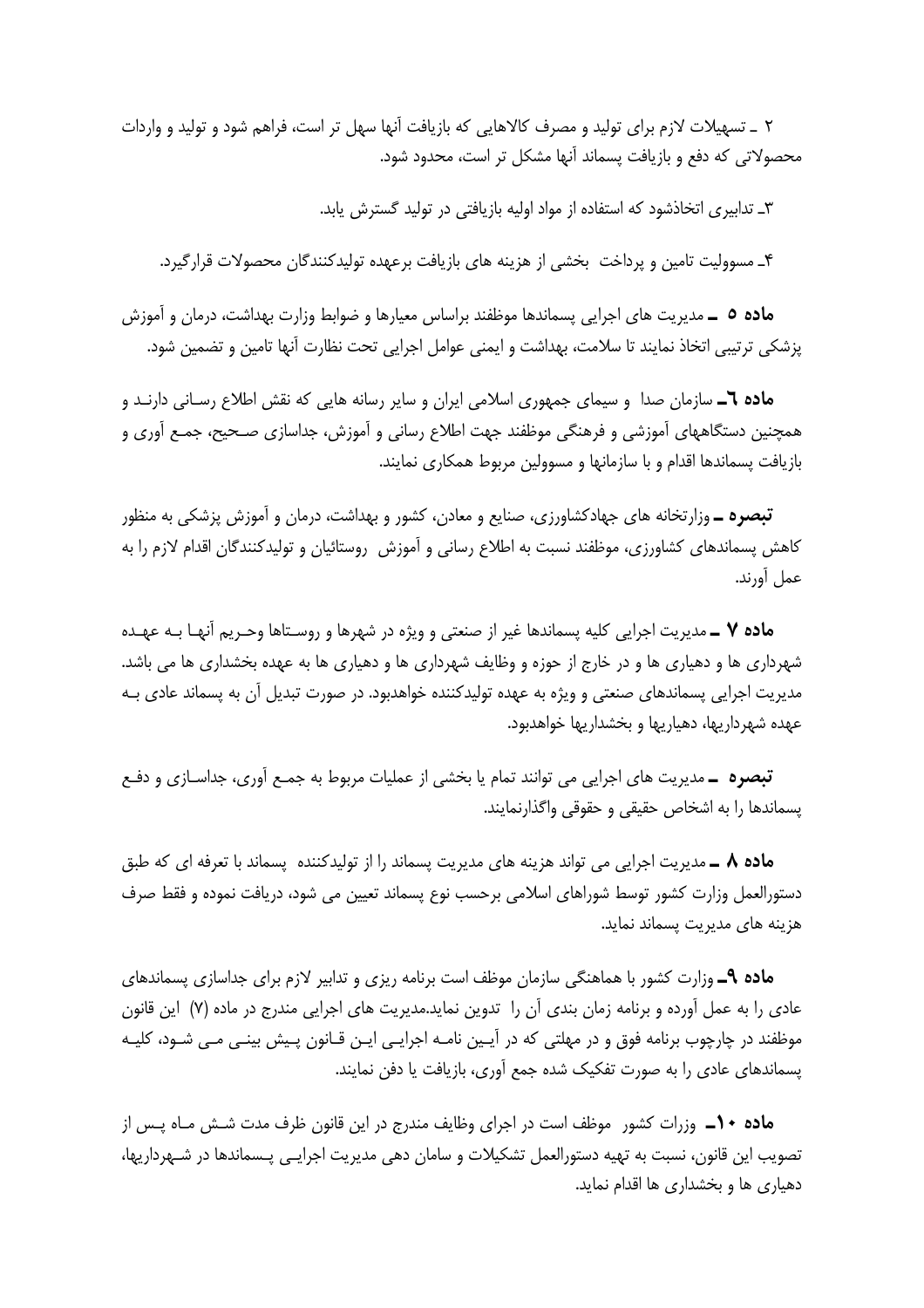ماده ۱۱ ـ سازمان موظف است با همکاری وزارتخانه های بهداشت، درمـان و آمـوزش پزشـکی (در مـورد پسماندهای پزشکی) ، صنایع و معادن ، نیرو و نفت (در مـورد پـسماندهای صـنعتی و معـدنی) ، جهـاد کـشاورزی (درمورد پسماندهای کشاورزی) ضوابط و روشهای مربوط به مدیریت اجرایی پسماندها را تدوین و در شورای عـالی حفاظت محیط زیست به تصویب برساند. وزارتخانه های مذکور مسوول نظارت بر اجرای ضوابط و روشهای مصوب هستند.

**ماده ١٢ـ** محل های دفن پسماندها براساس ضوابط زیست محیطی توسط وزارت کشور با هماهنگی سازمان و وزارت جهادکشاورزی تعیین خواهدشد.

**تبصره (\_** شورای عالی شهرسازی و معماری موظف است در طرحهای ناحیه ای جـامع، منـاطق مناسـبی را برای دفع پسماندها درنظر بگیرد.

**تبصره ۲ــ** وزارت کشور موظف است اعتبارات، تسهیلات و امکانات لازم را جهـت ایجـاد و بهـره بـرداری از محل های دفع یسماندها راسا یا توسط بخش خصوصی فراهم نماید.

م**اده ۱۳ـ** مخلوط کردن پسماندهای پزشکی با سایر پسماندها و تخلیه و پخش آنها در محیط و یـا فـروش، استفاده و بازیافت این نوع پسماندها ممنوع است.

م**اده ١٤ــ** نقل و انتقال برون مرزى پسماندهاى ويژه تابع مقررات كنوانسيون بازل و بـا نظـارت مرجـع ملــي کنوانسیون خواهد بود. نقل و انتقال درون مرزی پسماندهای ویژه تابع آئین نامه اجرایی مصوب هیات وزیران خواهد بود.

**ماده ۱۵ـ** تولیدکنندگان آن دسته از پسماندهایی که دارای یکی از ویژگی های پـسماندهای ویـژه نیـز مـی باشند، موظفند با بهینه سازی فرآیند و بازیابی، پسماندهای خود را به حداقل برسانند و در مواردی که حدود مجاز در أيين نامه اجرايي اين قانون پيش بيني شده است، در حد مجاز نگهدارند.

ماده ١٦ـ نگهداري، مخلوط كردن، جمع آوري، حمل و نقل، خريد و فروش، دفع، صدور و تخليـه پـسماندها در محيط برطبق مقررات اين قانون و آيين نامه اجرايي آن خواهدبود. درغير اين صورت اشخاص متخلف به حكـم مراجع قضایی به جزای نقدی در بار اول برای پسماندهای عادی از پانصدهزار (۵۰۰٬۰۰۰) ریـال تـا یکـصدمیلیون (۱۰۰٬۰۰۰٬۰۰۰) ریال و برای سایر پسماندها از دو میلیون (۲٫۰۰۰٬۰۰۰) ریال تا یکصد میلیون (۱۰۰٬۰۰۰٬۰۰۰) ریال و در صورت تکرار، هربار به دوبرابر مجازات قبلی در این ماده محکوم می شوند.

متخلفـین از حکــم مــاده (۱۳) بــه جــزای نقــدی از دو میلیــون (۲٫۰۰۰٫۰۰۰) ریــال تــا یکــصد میلیــون (۱۰۰٬۰۰۰٬۰۰۰) ریال و درصورت تکرار به دو برابر حداکثر مجازات و درصورت تکـرار مجـدد هربـار بـه دو برابـر مجازات بار قبل محکوم می شوند.